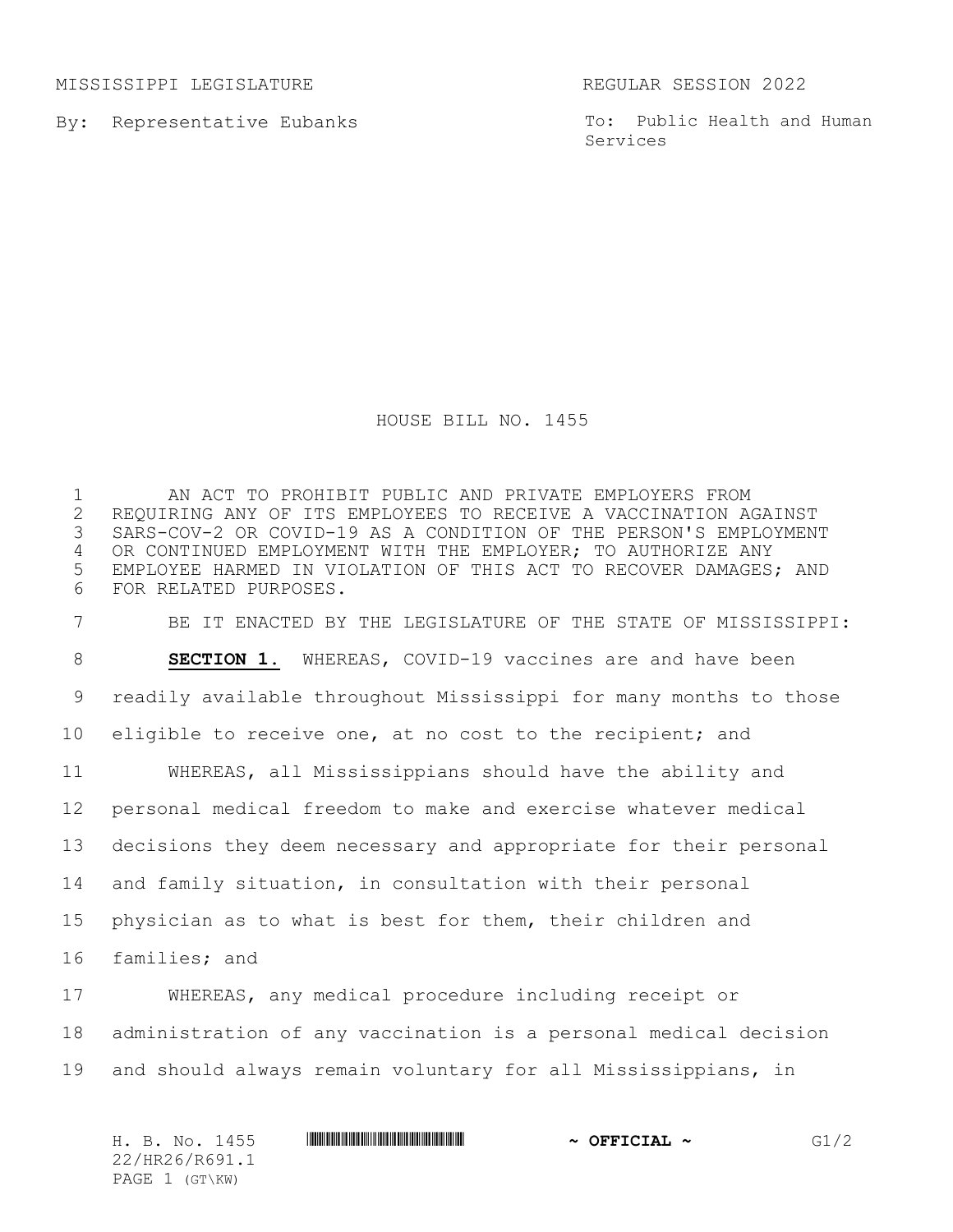consultation with their personal physician and based on FDA-approved vaccination package inserts and fact sheets; and WHEREAS, the Biden Administration has announced a federal vaccine mandate and the involuntary mandate of all federal contractors and a large number of private employers, as well as "large venue" mandates causing workplace confusion and disruptions that threaten a large portion of the Mississippi workforce and create ongoing potential to hinder the continued recovery of Mississippi commerce and supply chain disruptions during this COVID-19 and Omicron variant; and

 WHEREAS, many Mississippians including MDAC employees and promoters of events on MDAC properties are concerned of the risk of losing their livelihoods because they may object to receiving a COVID-19 vaccination for reasons of personal conscience, based on a sincerely held religious belief, or for personal medical reasons, including their prior recovery from COVID-19 and the presence of natural antibodies and natural immunity; and

 WHEREAS, the Mississippi Legislature has the authority under existing state law to grant the availability of exemptions, mandate or prohibit mandates of any particular vaccinations.

 **SECTION 2.** A public or private employer shall not require any of its employees, against the objections of the employee, to receive an immunization or vaccination against SARS-CoV-2 or Coronavirus 2019 (COVID-19) as a condition of the person's employment or continued employment with the employer.

H. B. No. 1455 **. HREGIAL AND A SET IN STATE AND A SET IOLAL A** 22/HR26/R691.1 PAGE 2 (GT\KW)